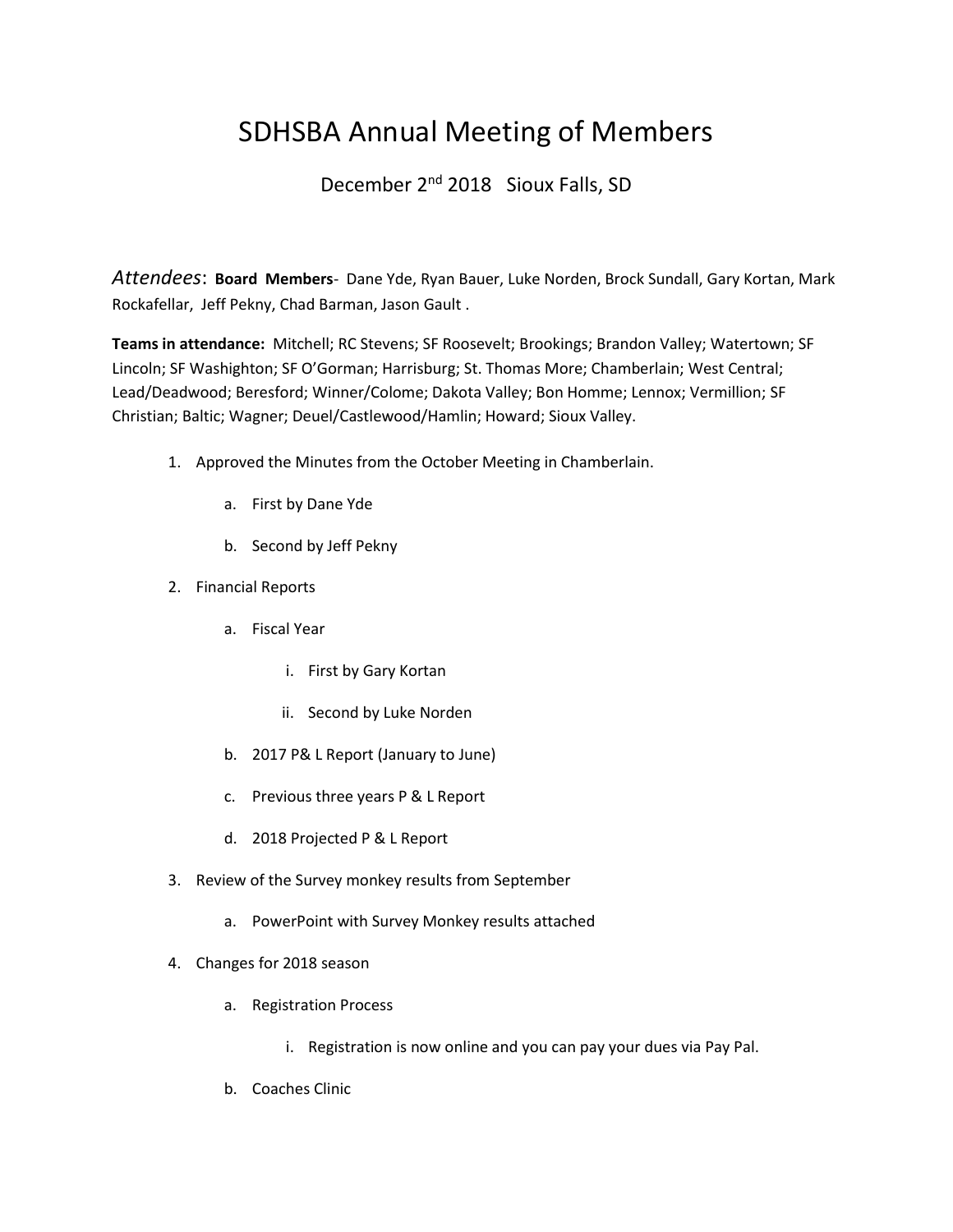- c. New Rule for non High School Competition for South Dakota teams
	- i. May not play any SOUTH DAKOTA non High School team in your season
- d. Class B State Tournament Expansion
	- i. 8 teams with make the Class B State Tournament ( Two Day Event)
- e. New Power Points System for Class A
	- i. Points system will seed the Playoffs for Class A (1-16)
	- ii. Go to website sdhsba.com / visit the manual for the Power Point breakdown
- f. New Class A Regional Format
	- i. Divisions have been disbanded and Power Points system adopted
- 5. 2018 Season for Discussion
	- a. Pitch Count Proposal
		- i. Pitch Smart- Pitch Count- Unanimously voted on by the coaches
		- ii. Go to website sdhsba.com / visit the manual for the Pitch Smart Numbers
	- b. Coop Approvals & New Teams
		- i. Redfield/Doland/Tulare/Northwestern/Warner
		- ii. Wosley/Wessington/Miller/Highmore
		- iii. Wessington Springs/Woonsocket/Sanborn Central
		- iv. Hanson County/Bridgewater/Emery/Mount Vernon/Plankinton
		- v. Oldham/Ramona/Rutland/Arlington
		- vi. McCook Central/Montrose/Canistota
		- vii. Howard
	- c. Class B Tournament Qualifications and Format
		- i. Qualification discussion was open to the floor and discussed
	- d. Class A All Region Teams